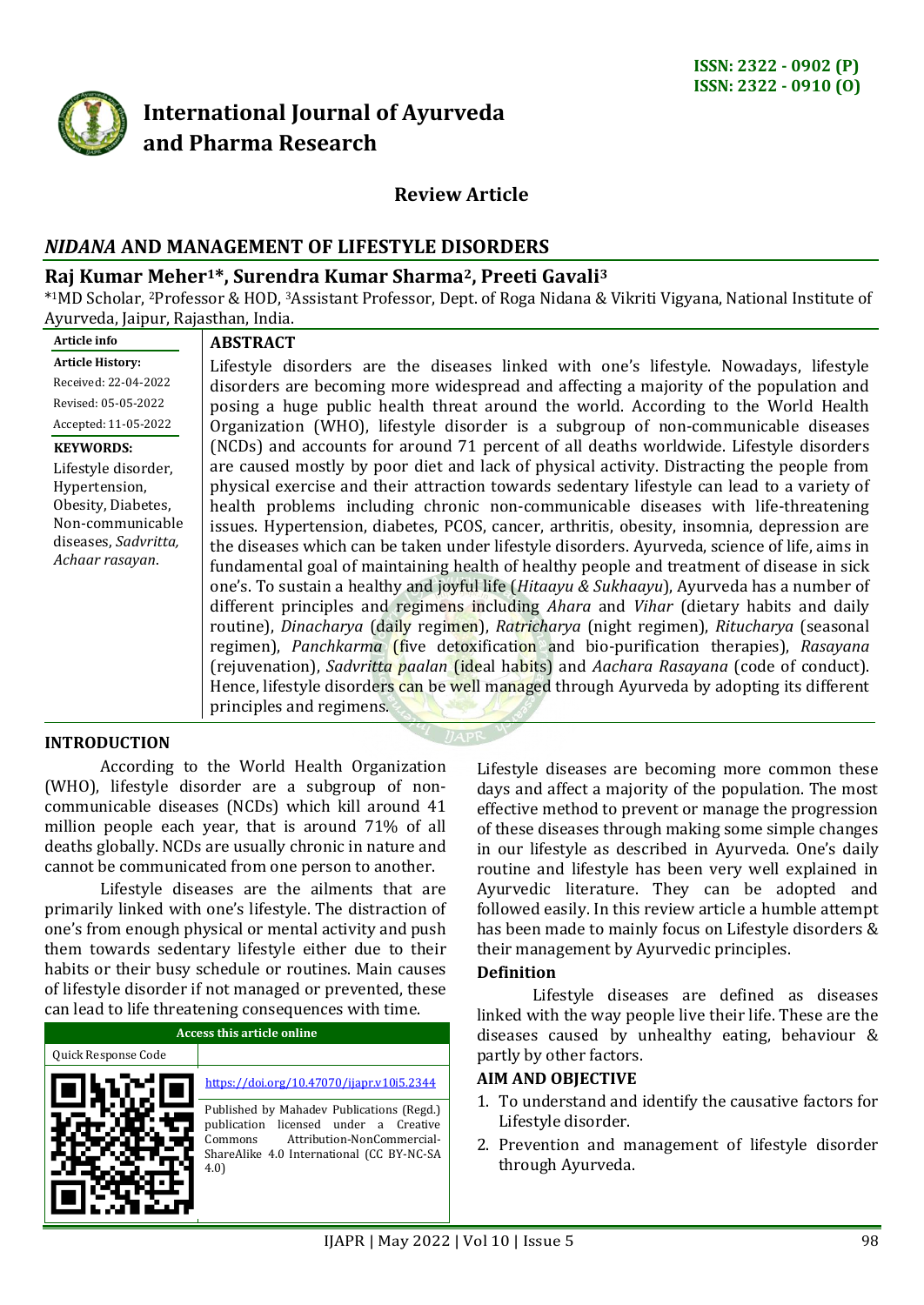#### **MATERIAL AND METHODS**

This study is based on a review of data collected from various classical Ayurvedic books, modern literatures, magazines and articles & research papers from various journals. Searches for related websites have also been done.

#### **Death Statistics in India**

According to a report published by ICMR (Indian Council of Medical Research) in 2017, 3 of the 5 leading individual causes of disease burden in India were non-communicable, with ischemic heart disease and chronic obstructive pulmonary disease as the top two causes and stroke as the fifth leading cause. The range of disease burden or DALY (disabilityadjusted life year) rate among the states in 2016 was 9-fold for ischemic heart disease, 4-fold for chronic obstructive pulmonary disease and 6-fold for stroke and 4-fold for diabetes across India. Of the total death from major disease groups, 62% of all deaths were caused by non-communicable diseases.

### *Roga/Vyadhi*

Unhealthy dietary habits, irregular sleep cycles and overdependence on technology has resulted in life style diseases. Due to lack of paying attention to our health, it happens. Here are some major lifestyle diseases i.e., respiratory illness, COPD, heart disease, PCOS, cancer, stroke, hypertension, depressionanxiety, obesity, diabetes, TB, cirrhosis of liver, alzheimer's disease

#### *Nidana*

A person's lifestyle, which includes habits and behaviours, contributes to lifestyle diseases. Eating unhealthy foods, overeating, over dependence on processed foods, energy drinks, artificial sweeteners and fast foods are the most common causes of lifestyle disorders. Sedentary living, smoking, drinking alcohol, stress, and bad sleeping habits, all of which may be traced back to so-called modern living practices, exacerbate the problem. There is still another major issue confronting the modern world. This is due to a lack of exposure to natural light and fresh air. Susceptibility to lifestyle diseases is assumed to be influenced by diet and lifestyle. The nature and duration of your work, the amount of time you spend with your loved ones, stress factors, physical activity and other factors all influence how fast you will succumb to one of the lifestyle disorders. Many of us are susceptible to a variety of diseases as a result of more work and less physical activities. Other elements such as heredity, age and gender, on the other hand, are unavoidable and uncontrollable. Drug addiction, tobacco, smoking, and alcohol consumption are among the other problems that can be avoided or controlled.

#### **Causes in Modern Perspective**

The causes of lifestyle diseases can be divided into three broad categories:

- 1. Modifiable behavioural risk factors
- 2. Non-modifiable risk factors
- 3. Metabolic risk factors.

| <b>Modifiable Risk Factors</b> |                                                     | Non-modifiable<br><b>Risk Factors</b> |          |     | <b>Metabolic Risk Factors</b> |  |
|--------------------------------|-----------------------------------------------------|---------------------------------------|----------|-----|-------------------------------|--|
|                                | Bad food habits                                     |                                       | Heredity |     | Increased blood pressure      |  |
| Ĥ.                             | Excessive use of alcohol                            | 11.                                   | Age      | Ĥ.  | <b>Obesity</b>                |  |
| iii.                           | Eating and smoking tobacco                          | iii.                                  | Gender   |     | iii. Increased blood glucose  |  |
| iv.                            | Physical inactivity                                 |                                       |          |     | levels or hyperglycaemia      |  |
| V.                             | Wrong body posture                                  |                                       |          | iv. | Increased levels of fat in    |  |
|                                | Sedentary living<br>VI.                             |                                       |          |     | the blood or                  |  |
| vii.                           | <b>Stress</b>                                       |                                       |          |     | hyperlipidaemia               |  |
| viii.                          | Bad sleeping habits                                 |                                       |          |     |                               |  |
|                                | ix. Lack of exposure to natural light and fresh air |                                       |          |     |                               |  |
|                                |                                                     |                                       |          |     |                               |  |

### **Table 1: Causes in Modern Perspective**

#### **Table 2: Showing Cause/ Risk Factors of Some Lifestyle Disorder**

| S. no | Life style disorders                              | <b>Causes/Risk factor</b>                                                                                                                                            |
|-------|---------------------------------------------------|----------------------------------------------------------------------------------------------------------------------------------------------------------------------|
|       | like<br>diseases<br>Heart<br>Arteriosclerosis etc | Smoking, high BP, elevated cholesterol, diabetes, obesity,<br>physical activity                                                                                      |
|       | Cancer                                            | Smoking, alcohol, solar radiation, ionizing radiation, work side<br>hazardous, environmental pollution, pollution, medication,<br>infectious agent, dietary factors. |
| 3     | Chronic liver disease / cirrhosis                 | Alcohol                                                                                                                                                              |
| 4     | Chronic obstructive pulmonary                     | Long term cigarette smoking, occupational dust and chemical                                                                                                          |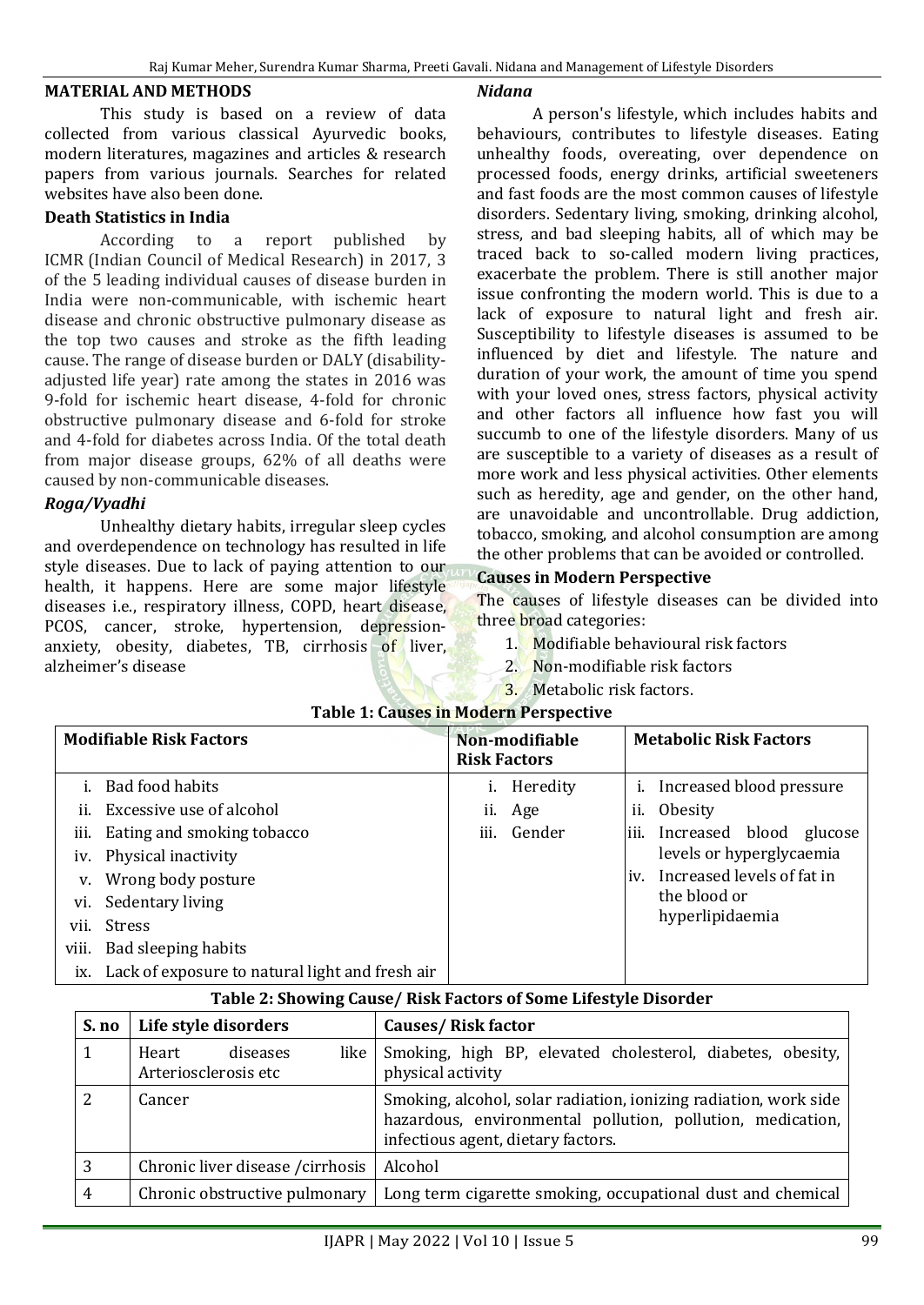*Int. J. Ayur. Pharma Research, 2022;10(5):98-102*

|   | disease (COPD)                | exposure, air pollution, genetics.[5]                                                             |  |  |  |  |
|---|-------------------------------|---------------------------------------------------------------------------------------------------|--|--|--|--|
|   | <b>Diabetes</b>               | Obesity, diet, sedentary life style                                                               |  |  |  |  |
| 6 | Stroke                        | High BP, elevated cholesterol, smoking.                                                           |  |  |  |  |
|   | Nephritis/CRF                 | cholesterol, smoking, overweight or obese,<br>diabetes,<br>hypertension[6]                        |  |  |  |  |
| 8 | <b>Essential hypertension</b> | Genetic variation, ageing, obesity, salt, alcohol, rennin,<br>smoking, lack of physical exercise. |  |  |  |  |

# **Prevention**

- *Nidana parivarajan* is to avoid the known *Dosha* aggravating factors or disease-causing factors in diet and lifestyle of the patient. It also encompasses the idea to refrain from precipitating or aggravating factors of the disease.
- $\triangleright$  Prevention of these NCDs are activities that aim to reduce the likelihood of a disease or disorder affecting people. Lifestyle diseases are preventable for children if parents set them on the correct path, as early life decisions and influences can impact people later on in life.
- $\triangleright$  In addition, studies have suggested that early life exercise can reduce the risk of developing metabolic diseases in adulthood.
- $\triangleright$  Lifestyle diseases can be prevented through reduction in smoking of tobacco and other substances, reducing one's intake of alcohol, processed meats, red meats (like pork, beef and lamb), fatty foods and by engaging in daily exercise.
- $\triangleright$  Health promotion and preventive health measures have been shown to be effective in reducing disease burden at lower costs than NCD therapy.
- $\triangleright$  NCD prevention and control, on the other hand, cannot be achieved just through dietary changes and increased physical activity. It necessitates action at several levels, with health-care providers and governments serving as leaders, as well as strengthened health-care systems and multistakeholder participation.
- $\triangleright$  Ouality lifestyle disease intervention must be given through a primary healthcare model that prioritizes early detection and treatment.

### **Management**

Ayurveda is the 'Science of Life' and it focuses on achieving the objective of promotion of health, prevention and management of disease for a healthy and happy life in the ailing society.

According to Ayurveda, lifestyle diseases are diseases caused by wrong "*Ahara*" and "*Vihara*" (food and regimen). Ayurvedic intervention is targeted towards complete physical, psychological and spiritual well-being, which makes it a wonderful option in treating lifestyle disorders.

In the management of lifestyle diseases, Ayurveda offers various regimens including *Ahara* and *Vihar* (dietary habits & daily routine), *Dincharya* (daily regimen), *Ratricharya* (night regimen), *Ritucharya*  (seasonal regimen), *Panchkarma* (five detoxification and bio-purification therapies) and *Rasayana* (rejuvenation) therapies, *Daivavyapasraya chikitsa, Yukti vyapasraya chikitsa, Sattwavajaya chikitsa* (counselling therapy). The *Sadvritta* (ideal routine) and *Aachar Rasayana* (code of conduct) are utmost important to maintain a healthy and happy psychological perspective.

*Ahara*- In Ayurveda, *Ahara* and *Vihar* are emphasised as measures for improved living, health and wellness. In Ayurveda, *Ahara* is regarded as *Prana* (life's foundation). *Ahara* has described as one of the *Trayopastambha* (celibacy). Diet is essential for human health since it offers essential nutrients and increases longevity. Ayurveda always emphasises the importance of eating a balanced and nutritious food in order to stay healthy. *Ahita*-*Ahara* (unwholesome diet) encourages the manifestation of various illnesses, whereas *Hita*-*Ahara* (wholesome diet) promotes health and longevity. In addition, Ayurveda identified eighteen categories of dietary incompatibilities (*Viruddha Ahara*) that should be avoided in order to sustain health and longevity. In this way, Ayurveda also provides different *Pathayapathya* (do's and don'ts) for diet/dietary supplementation, which can aid in the prevention and management of a wide range of lifestyle disorders.

*Dincharya***-** Ayurveda recommends starting daily habits with awareness, early rising, avoiding suppression of natural urges and eliminating wastes as needed, keeping teeth and skin clean, regular massage (*Abhyanga*), regular daily bathing (bathing increases appetite and promotes longevity) and eating a suitable and wholesome diet based on appetite and metabolic needs. Ayurveda also advises against sleeping late at night, eating state foods, having intercourse with the wrong partner and at the wrong time and place and misusing one's senses. These factors may cause an imbalance in circadian rhythms, which can lead to lifestyle disorders over time. As a result, in order to maintain health, build immunity, and avoid lifestyle disorders, one must be conscious of this daily regimen.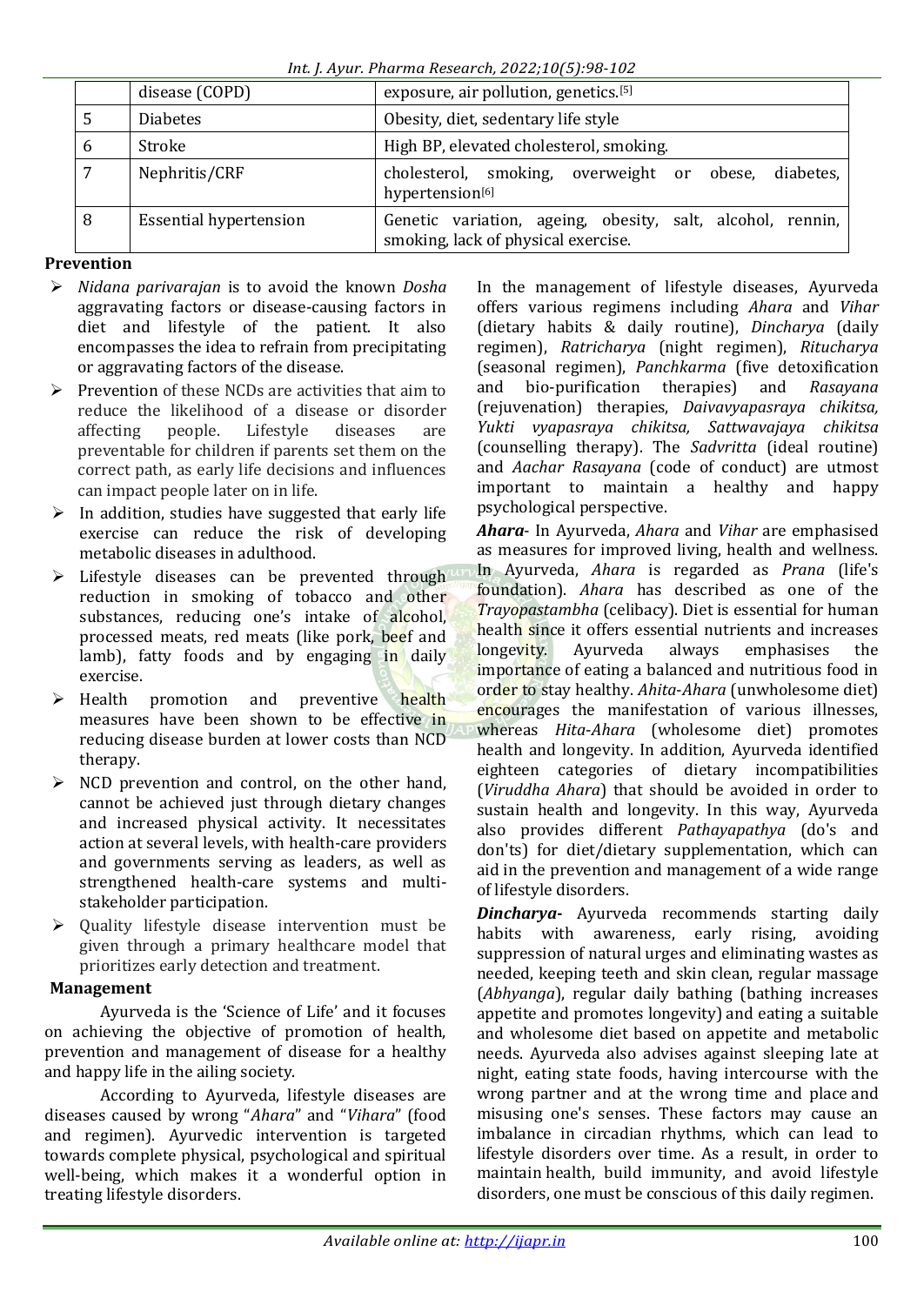*Ritucharya*- *Ritucharya* is a crucial component in the prevention of a variety of illnesses, including lifestyle disorders. Ayurveda advises seasonal *Panchakarma* i.e., *Basti* in *Varsha Ritu* (Brahmanand Tripathi, 2015), *Vaman* in *Vasant Ritu* (Brahmanand Tripathi, 2015) and *Virechana* in *Sharad Ritu* (Brahmanand Tripathi, 2015) as preventive measures for maintaining and promoting physical and mental health.

*Panchakarma* **Therapy**- *Panchakarma* is a name that refers to the five main bio-purification procedures: *Vaman* (therapeutic emesis), *Virechana* (therapeutic purgation), *Basti* (therapeutic decoction & oil enema), *Nashya* (nasal medicine), and *Raktamokshan* (bloodletting). These procedures are used to cleanse the body channels, eliminate toxins from the body, and bring about bio-humour harmony (*Tridosha* i.e., *Vata, Pitta, Kapha,* and *Manasa Dosha* i.e. *Raja* and *Tama*) in order to obtain long-term beneficial effects that lead to chemical balance inside the bio-system and thus provide the normal chemical and electrical environment in the brain, restoring homeostasis. *Panchakarma* focuses on the preventative rather than the curative aspects of treatment. It also improves mental health by lowering stress levels and so preventing lifestyle illnesses.

*Rasayan* **Therapy**- Ayurveda proposes a separate idea of medicinal dietary supplements in the contexts of *Rasayana*, in addition to food and nutrition (rejuvenative measures). *Rasayanas* nourish and rejuvenate the body by boosting *Agni bala*, acting as direct nutrients, and purifying the body channels through *Sroto-prasadan* (body channel purification), resulting in enhanced nutritional status and increased *Dhatus* (body tissue) quality. *Rasayana* drugs are used as immunomodulator, Adaptogenic, antioxidants, thus preventing lifestyle disorders.

*Sadvritta* **and** *Achara Rasayana*- *Sadvritta and Achara Rasayana* are two Ayurvedic codes of ethics that can be divided into three categories. 1. personal (e.g., limited sexual relations, early sleeping and waking, avoid excessive exertion, avoid suppression of natural urges, bathing regime, keeping skin clean), 2. social (e.g., have mercy on others, tell the truth, avoid alcoholism, be soft-hearted, always use clean and washed cloths), 3. psychological and emotional (e.g. try to be in a steady mental state i.e., avoid to memorize if being insulted by anyone, keep patience, etc). Such lifestyle changes are always beneficial in the prevention and treatment of a variety of lifestyle disorders.

*Daivavyapashraya Chikitsa*- Chanting *Mantras*, *Aushadhi* and *Mani Dharana* (spiritual usage of herbs and gems), *Mangal Karma* (propitiatory), *Bali* (offering oblations), *Homa/Yangya, Prayashchita* (ceremonial penances), *Upavasa* (fasting), *Swastyayana* (social well-being rituals) and so on are all part of

*Daivavyapashraya Chikitsa*. These techniques are important for stress management, as well as the prevention and treatment of lifestyle problems.

*Satvavajaya Chikitsa*: According to *Acharya Charaka*, it is a means of stopping the mind from desiring unwholesome objects. All of these techniques aid in the development of mental control over the *Manas* or mind which is typically unsteady.

Some common lifestyle disorders and the medicinesregimen followed for management of these diseases are as follows:

### **1. Management of Obesity**

- a. **Therapy***: Udvartanam* (powder massage)
- b. **Medicines:** *Varunadi kashayam, Navaka guggulu, Triphala churnam, Ayaskrithi*
- c. **Regimen:** Avoid day sleep, take timely food, relax the mind & distress and follow the seasonal regimen.

### **2. Management of Diabetes**

- a. *Panchakarma***:** *Kashaya Vasthi* (Decoction Enema)
- b. Powder massage with *Triphala churnam* and *Nalpalmaradi churnam*
- c. **Medicine:** *Nishamalaki churnam, Chandraprabha vati, Ayaskrithi, Nishakatakadi kashayam*
- d. **Regimen:** Eat healthy plant foods, control weight, don't smoke, be more physically active or get regular exercise.
- **3. Management of Hypertension and Cardiovascular diseases** 
	- a. **Therapy:** *Shirodhara* with *Ksheerabala thailam, Shiropichu* with *Bala thailam* and *Amla* paste.
- b. **Medicine:** *Sarpagandha churnam, Arjunarishtam, Brahmi vati, Ksheera bala thailam, Lasunadi vati*
- c. **Regimen:** Keep your cholesterol and triglyceride levels under control, eat a healthy diet, get regular exercise, limit alcohol, don't smoke, get good quality sleep, manage stress.

The Therapeutic efficacy of various Herbal drugs in treating the Life style disorders are detailed below :

- 1. **Obesity and Dyslipidemia-** *Guggulu, Lasuna, Vrikshmla* and *Kulatha*
- 2. **Prediabetic and Diabetics***- Meshasringi, Ekanayaka, Amalaki, Haridra, Jambu, Khadira, Kathaka* and *Shilajith*
- 3. **Cardiac ailments***- Arjuna, Pushkaramula, Lasuna, Dasamoola* and *Vidari*
- 4. **Sleep disorders & Stress** *- Aswagandha, Jatamanji, Somalatha* and *Sarpagandha*
- 5. **Bone and Joint disorders***- Vajravalli, Guggulu, Ashtavarga, Lasuna & Masha*
- 6. **Uterine Disorders***-* Non-Hormonal drugs like *Asoka, Lodhra, Kumari, Jeeraka, Sathavari* and *Tila*